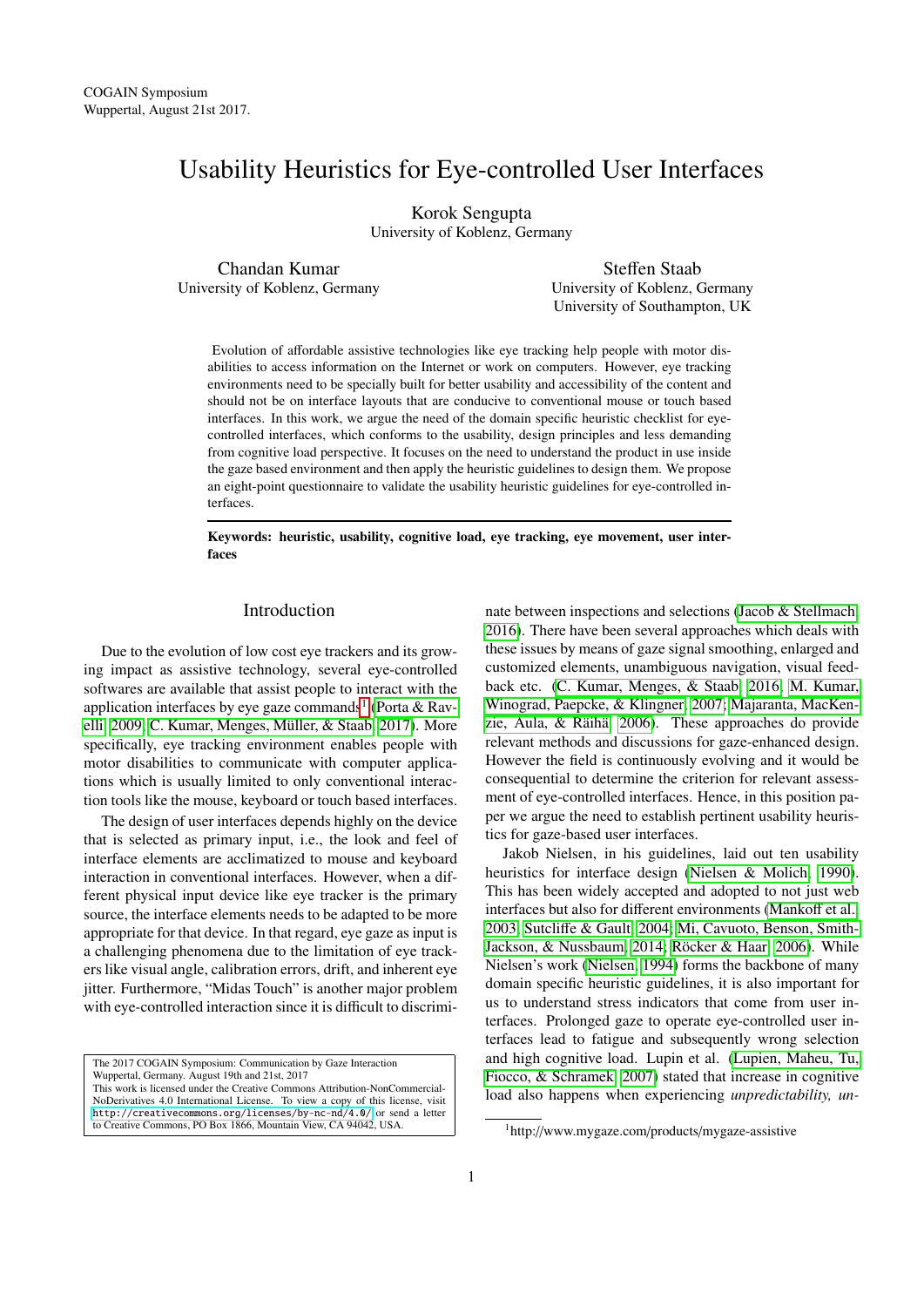*certainty and unfamiliarity* from the user interfaces [\(Lupien](#page-2-12) [et al., 2007\)](#page-2-12), thereby evoking a *sense of loss or not having control* [\(Henry & Grim, 1990\)](#page-2-13) of the navigation that leads to *perception of loss of self-esteem*[\(Dickerson & Kemeny,](#page-2-14) [2004\)](#page-2-14).

Moraveji et al.[\(Moraveji & Soesanto, 2012\)](#page-2-15) focused on the psychophysiology of stress and came out with some points of measure to understand and control them - ability to control interruption, reduction in feeling overwhelmed, use of appropriate tone and emotion, positive feedback to user inputs, acknowledge user actions and demystify user interface.

## Usability Heuristics for Eye-controlled UI

Following the guidelines mentioned by Rusu et al. [\(Rusu,](#page-2-16) [Roncagliolo, Rusu, & Collazos, 2011\)](#page-2-16) for developing new usability heuristic and closely adhering to Kumar et al. [\(M. Kumar et al., 2007\)](#page-2-4), Chitty [\(Chitty, 2013\)](#page-2-17), Hatfield et al. [\(Hatfield, Jenkins, Jennings, & Calhoun, 1996\)](#page-2-18), a tenpoint guideline is described which could provide direction to design and evaluation of eye-controlled user interfaces.

#### *Design And Aesthetics*:

#1: *Visibility* of main interaction elements - for easy accessibility and coherence in eye-controlled interfaces, thus reducing the feeling of uncertainty of accessing the interface to navigate across content.

#2: *Aesthetic* design - for comfortable viewing and navigation thus reducing eye strain and cognitive load.

#3: *Consistency* of design - to ensure that all icons, typefaces and navigational points are consistent thus leading to lesser confusion and better usability.

#4: *Feedback* - to ensure better usability and less error.

## *Navigation*:

#5: Direct *User-Controls* - provides the user with the ability to control input against inspection. This reduces wrong activation leading to less cognitive load and feeling of being overwhelmed.

#6: *Optimized work-flow* ensuring lesser error - leads to quicker task completion. In eye-controlled user interfaces, the lesser the multi-level menus, the better and more precise is the user experience.

#### *Error and Help*:

#7: Optimum *Activation* time - leads to lesser activation of wrong keys due to extremely low dwell times thus minimizing the "Midas Touch" problem, and reducing the sense of frustration and fatigue.

#8: Intelligent Design for *Error handling and Recovery* - to handle error in a positive fashion by reducing the feeling of being overwhelmed and by helping recover from the error to the last correct state.

#9: Gaze *Accuracy* - to ensure that there is no drift in sig-

nal which may lead to activation of wrong keys thus creating confusion and a sense of being overwhelmed.

#10: *Graphical* Help and Documentation - leads to quicker understanding of the environment and faster diagnosis than error handling in complete text based documentation.

Subjective assessment of the interfaces is a significant aspect of development cycle, i.e., to validate user satisfaction and substantiate the application. Different application environments often employ System Usability Scale (SUS) [\(Lewis & Sauro, 2009\)](#page-2-19) or compiles customized questionnaires for this purpose. In the following we describe a questionnaire that closely matches the discussed guidelines for eye-controlled interfaces, along with the SUS measurements, which can help us to asses the aspects of the gaze-based interfaces that can be improved for end-users.

I) How comfortable was the size and the position of main interaction elements? (#1 of guidelines)

II) How effective was the feedback from interaction element? (#4 of guidelines)

III) How aesthetic and consistent was the design and the interaction elements? (#2, #3 of guidelines)

IV) How easy was it to navigate from one point to another? (#6 of guidelines)

V) How easy was it to interact with the interface? (#5 of guidelines)

VI) How comfortable was the selection time of interaction elements? (#7 of guidelines)

VII) How efficient was it to handle and recover errors from it? (#8 of guidelines)

VIII) How correctly was the system reacting to your gaze position? (#9 of the guidelines)

IX) How easy was it to access help if required? (#10 of the guidelines)

Heuristic evaluation based on usability heuristics is quite a prominent method of usability inspection. But generalizing heuristics could lead to missing of domain specific problems. In this paper we discuss some guidelines and an evaluation questionnaire that concerns the design and implementation of eye-controlled user interfaces. The guidelines discussed here follow the balance of generality and specificity. Further development, and evaluation of these guidelines against the conventional guidelines [\(Nielsen, 2003\)](#page-2-20), for various eyecontrolled user interfaces [\(C. Kumar et al., 2016;](#page-2-3) [Menges,](#page-2-21) [Kumar, Müller, & Sengupta, 2017\)](#page-2-21) is in line for the future work.

### Acknowledgement

This work is part of project  $MAMEM<sup>2</sup>$  $MAMEM<sup>2</sup>$  $MAMEM<sup>2</sup>$  that has received funding from the European Union's Horizon 2020 research & innovation program under grant agreement number: 644780.

<span id="page-1-0"></span> $^{2}$ <http://www.mamem.eu>